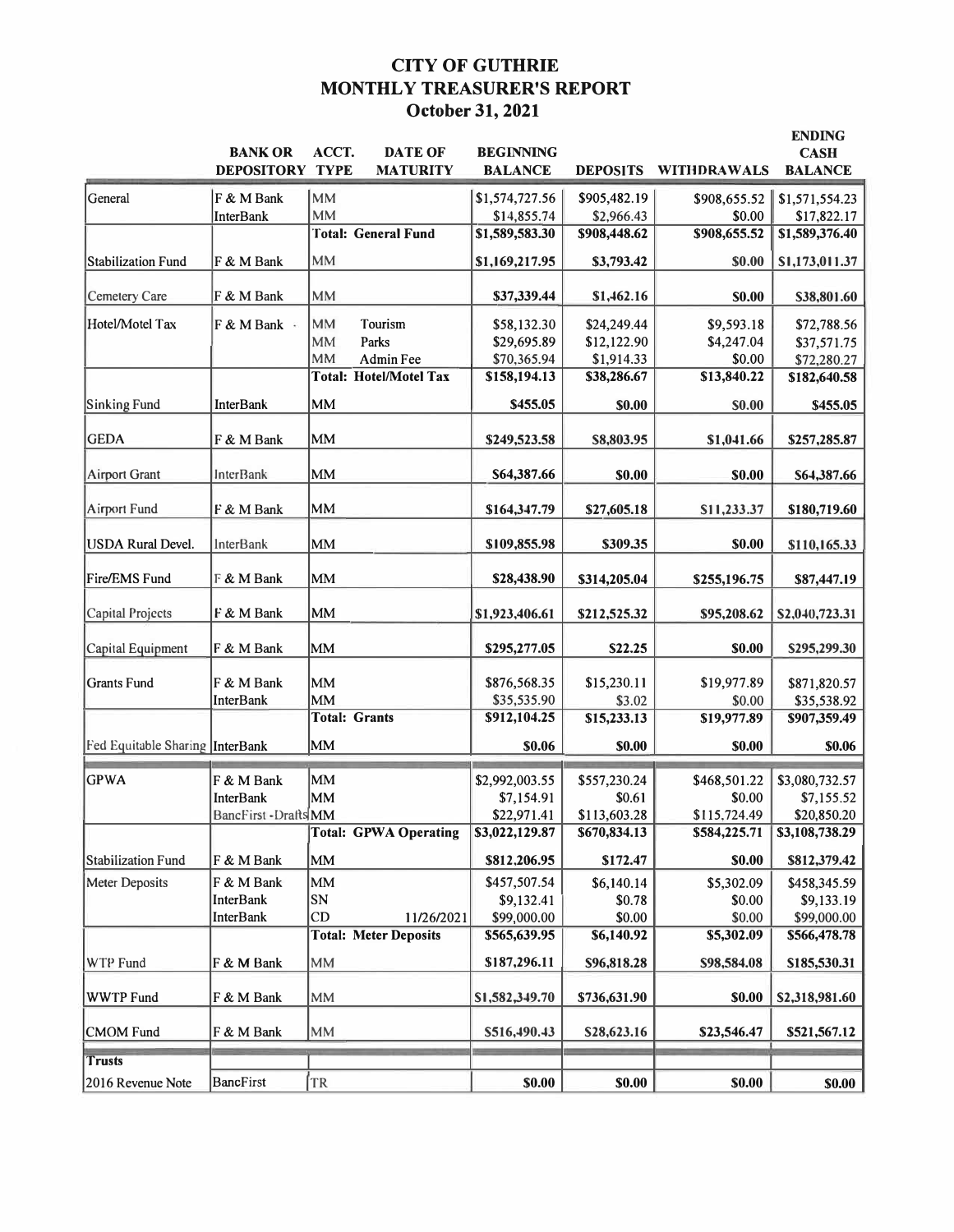# **GENERAL FUND**

# **STATEMENT OF ESTIMATE - ACTUAL REVENUES**

| <b>Oct-21</b>                        | 8.33%                             |             |                                |                      |                     |                 |                      |
|--------------------------------------|-----------------------------------|-------------|--------------------------------|----------------------|---------------------|-----------------|----------------------|
|                                      |                                   |             | <b>Current</b><br><b>Month</b> |                      |                     | <b>Percent</b>  | <b>Percent Total</b> |
| <b>Revenue Source</b>                | <b>Annual Budget YTD Estimate</b> |             | <b>Collected</b>               | <b>YTD Actual</b>    | <b>YTD Variance</b> | <b>Variance</b> | <b>Collected</b>     |
| <b>Sales Tax Revenue</b>             | \$6,244,317                       | \$520,360   | \$541,407                      | \$541,407            | 21,047              | 4.04%           | 8.67%                |
| <b>Capital Improvement Sales Tax</b> | $\overline{$}1,561,079$           | \$130,090   | \$135,352                      | \$135,352            | 5,262               | 4.04%           | 8.67%                |
| Use Tax                              | \$1,103,369                       | \$91,947    | \$85,186                       | \$85,186             | (6, 761)            | $-7.35%$        | 7.72%                |
| Cigarette Tax Revenue                | \$65,000                          | \$5,417     | \$5,060                        | \$5,060              | (357)               | $-6.58%$        | 7.78%                |
| <b>Franchise Taxes</b>               | \$496,000                         | \$41,333    | \$41,380                       | \$41,380             | 47                  | 0.11%           | 8.34%                |
| <b>Licenses &amp; Permits</b>        | \$156,250                         | \$13,021    | \$16,438                       | \$16,438             | 3,417               | 26.24%          | 10.52%               |
| Com. Vehicle Tax                     | \$82,000                          | \$6,833     | \$6,785                        | \$6,785              | (48)                | $-0.71%$        | 8.27%                |
| Gas Excise Tax                       | \$23,000                          | \$1,917     | \$1,777                        | \$1,777              | (140)               | $-7.29%$        | 7.73%                |
| Alcoholic Beverage Tax               | \$170,000                         | \$14,167    | \$18,508                       | \$18,508             | 4,342               | 30.65%          | 10.89%               |
| Rents & Royalties                    | \$23,000                          | \$1,917     | \$1,768                        | \$1,768              | (148)               | $-7.74%$        | 7.69%                |
| <b>Cemetery Revenue</b>              | \$82,300                          | \$6,858     | \$10,198                       | $\overline{$}10,198$ | 3,340               | 48.70%          | 12.39%               |
| <b>Court Fines/Forfeiture</b>        | \$252,500                         | \$21,042    | \$14,002                       | \$14,002             | (7,040)             | -33.46%         | 5.55%                |
| Interest                             | \$11,000                          | \$917       | \$520                          | \$520                | (397)               | $-43.28%$       | 4.73%                |
| Library Fines, Fees, Donations       | \$9,000                           | \$750       | \$819                          | \$819                | 69                  | 9.17%           | 9.10%                |
| Lake Fees/Permits/Store              | \$45,000                          | \$3,750     | \$1,310                        | \$1,310              | (2, 440)            | $-65.08%$       | 2.91%                |
| <b>School Resource Officer</b>       | \$85,889                          | \$7,157     | \$0                            | \$0                  | (7, 157)            | 0.00%           | 0.00%                |
| Reimb Rev/Misc. Income               | \$180,000                         | \$15,000    | \$3,718                        | \$3,718              | (11, 282)           | $-75.22%$       | 2.07%                |
| Planning/Bd of Adjustments           | \$5,000                           | \$417       | \$350                          | \$350                | (67)                | $-16.00%$       | 7.00%                |
| Oil/Gas Inspect/Leases               | \$14,000                          | \$1,167     | $\overline{30}$                | \$0                  | (1, 167)            | $-100.00\%$     | 0.00%                |
| <b>Weed Abatement</b>                | \$25,000                          | \$2,083     | \$7,159                        | \$7,159              | 5,076               | 243.63%         | 28.64%               |
| <b>Subtotal</b>                      | \$10,633,704                      | \$886,142   | \$891,737                      | \$891,737            | \$5,595             | 0.63%           | 8.39%                |
| <b>Transfer from GPWA</b>            | \$8,000,397                       | \$666,700   | \$680,926                      | \$680,926            | 14,226              | 2.13%           | 8.51%                |
| <b>Transfer from Grant Fund</b>      | \$227,000                         | \$18,917    | \$0                            | $\sqrt{6}$           | (18, 917)           | $-100.00\%$     | 0.00%                |
| <b>Budgeted Fund Balance</b>         | \$0                               | \$0         | \$0                            | $\overline{30}$      | 0                   | 0.00%           | 0.00%                |
| <b>TOTALS</b>                        | \$18,861,101                      | \$1,571,758 | \$1,572,663                    | \$1,572,663          | 904                 | 0.06%           | 8.34%                |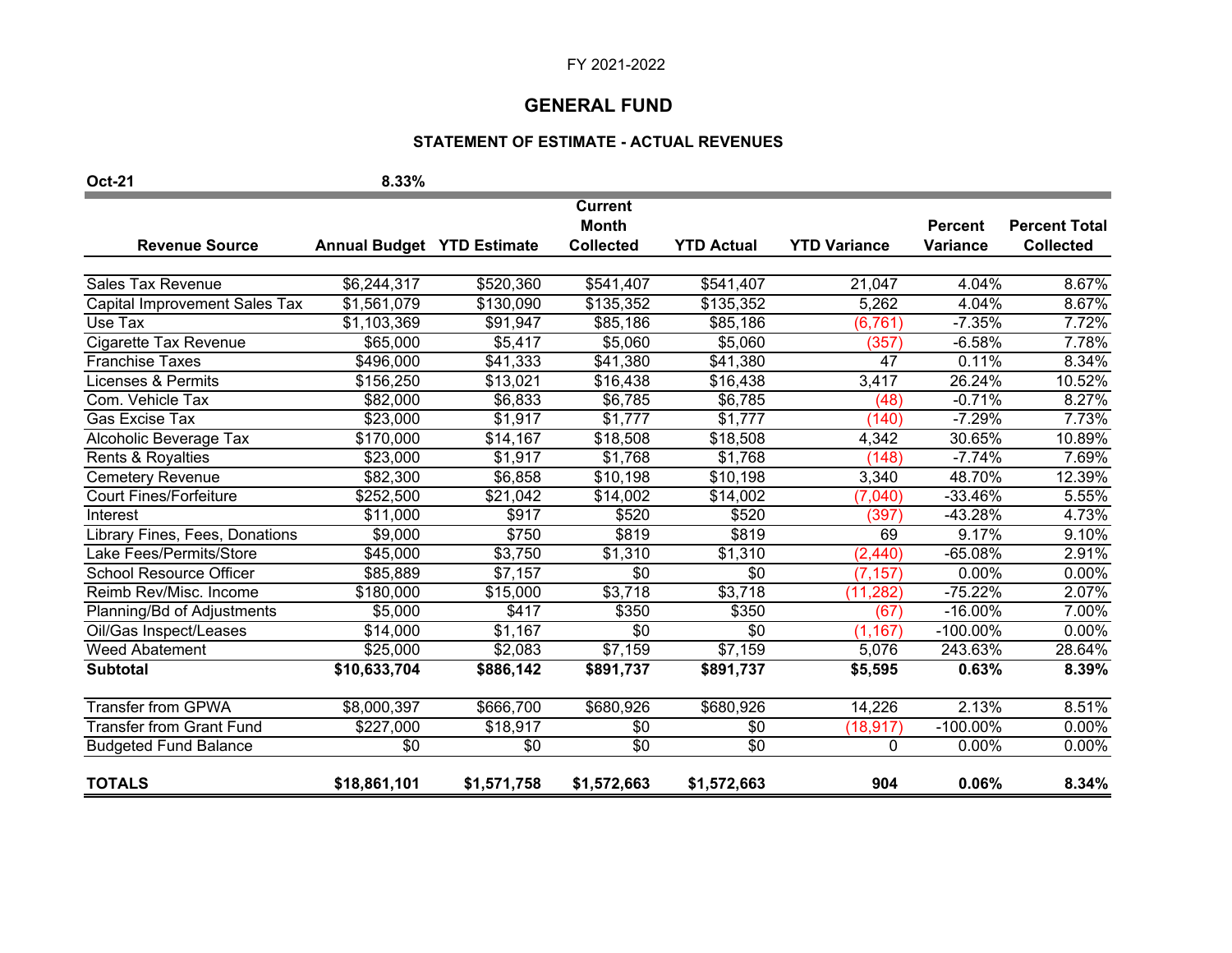# **GENERAL FUND**

## **DEPARTMENT EXPENDITURE SUMMARY**

**Oct-21 8.33%** 

|                                       |                      |                     | <b>Current Month</b> |             |                   | $%$ of        | <b>Remaining</b> |
|---------------------------------------|----------------------|---------------------|----------------------|-------------|-------------------|---------------|------------------|
| <b>Department</b>                     | <b>Annual Budget</b> | <b>YTD Estimate</b> | <b>Expend</b>        | % of Budget | <b>YTD Expend</b> | <b>Budget</b> | <b>Budget</b>    |
|                                       |                      |                     |                      |             |                   |               |                  |
| <b>General Government</b>             | \$1,010,367          | \$84,197            | \$122,415            | 12.12%      | \$122,415         | 12.12%        | \$887,952        |
| Administration                        | \$472,172            | \$39,348            | \$36,950             | 7.83%       | \$36,950          | 7.83%         | \$435,222        |
| Finance                               | \$154,758            | \$12,897            | \$11,717             | 7.57%       | \$11,717          | 7.57%         | \$143,041        |
| Planning                              | \$364,996            | \$30,416            | \$18,547             | 5.08%       | \$18,547          | 5.08%         | \$346,449        |
| <b>Economic Development</b>           | \$191,048            | \$15,921            | \$7,904              | 4.14%       | \$7,904           | 4.14%         | \$183,144        |
| Library                               | \$363,359            | \$30,280            | \$25,811             | 7.10%       | \$25,811          | 7.10%         | \$337,548        |
| Police                                | \$3,437,808          | \$286,484           | \$270,251            | 7.86%       | \$270,251         | 7.86%         | \$3,167,557      |
| <b>Street</b>                         | \$716,590            | \$59,716            | \$26,300             | 3.67%       | \$26,300          | 3.67%         | \$690,290        |
| <b>Vehicle Maintenance</b>            | \$185,896            | \$15,491            | \$8,096              | 4.36%       | \$8,096           | 4.36%         | \$177,800        |
| Parks & Public Grounds                | \$641,221            | \$53,435            | \$44,909             | 7.00%       | \$44,909          | 7.00%         | \$596,312        |
| <b>Swimming Pool</b>                  | \$20,500             | \$1,708             | \$0                  | 0.00%       | \$0               | 0.00%         | \$20,500         |
| <b>Transfer to GPWA Fund</b>          | \$7,805,397          | \$650,450           | \$676,759            | 8.67%       | \$676,759         | 8.67%         | \$7,128,638      |
| <b>Transfer to CIP Sales Tax</b>      | \$1,561,079          | \$130,090           | \$135,352            | 8.67%       | \$135,352         | 8.67%         | \$1,425,727      |
| <b>Transfer to Fire/EMS Fund</b>      | \$1,615,690          | \$134,641           | \$134,641            | 8.33%       | \$134,641         | 8.33%         | \$1,481,049      |
| <b>Transfer to Capital Project</b>    | \$14,400             | \$1,200             | \$1,200              | 8.33%       | \$1,200           | 8.33%         | \$13,200         |
| <b>Transfer to Airport Fund</b>       | \$73,978             | \$6,165             | \$6,165              | 8.33%       | \$6,165           | 8.33%         | \$67,813         |
| Transfer to Hotel/Motel Fund          | \$26,257             | \$2,188             | \$2,188              | 8.33%       | \$2,188           | 8.33%         | \$24,069         |
| <b>Transfer to Stabilization Func</b> | \$200,000            | \$16,667            | \$0                  | 0.00%       | \$0               | 0.00%         | \$200,000        |
|                                       |                      |                     |                      |             |                   |               |                  |
| <b>TOTALS</b>                         | \$18,855,516         | \$1,571,293         | \$1,529,204          | 8.11%       | \$1,529,204       | 8.11%         | \$17,326,312     |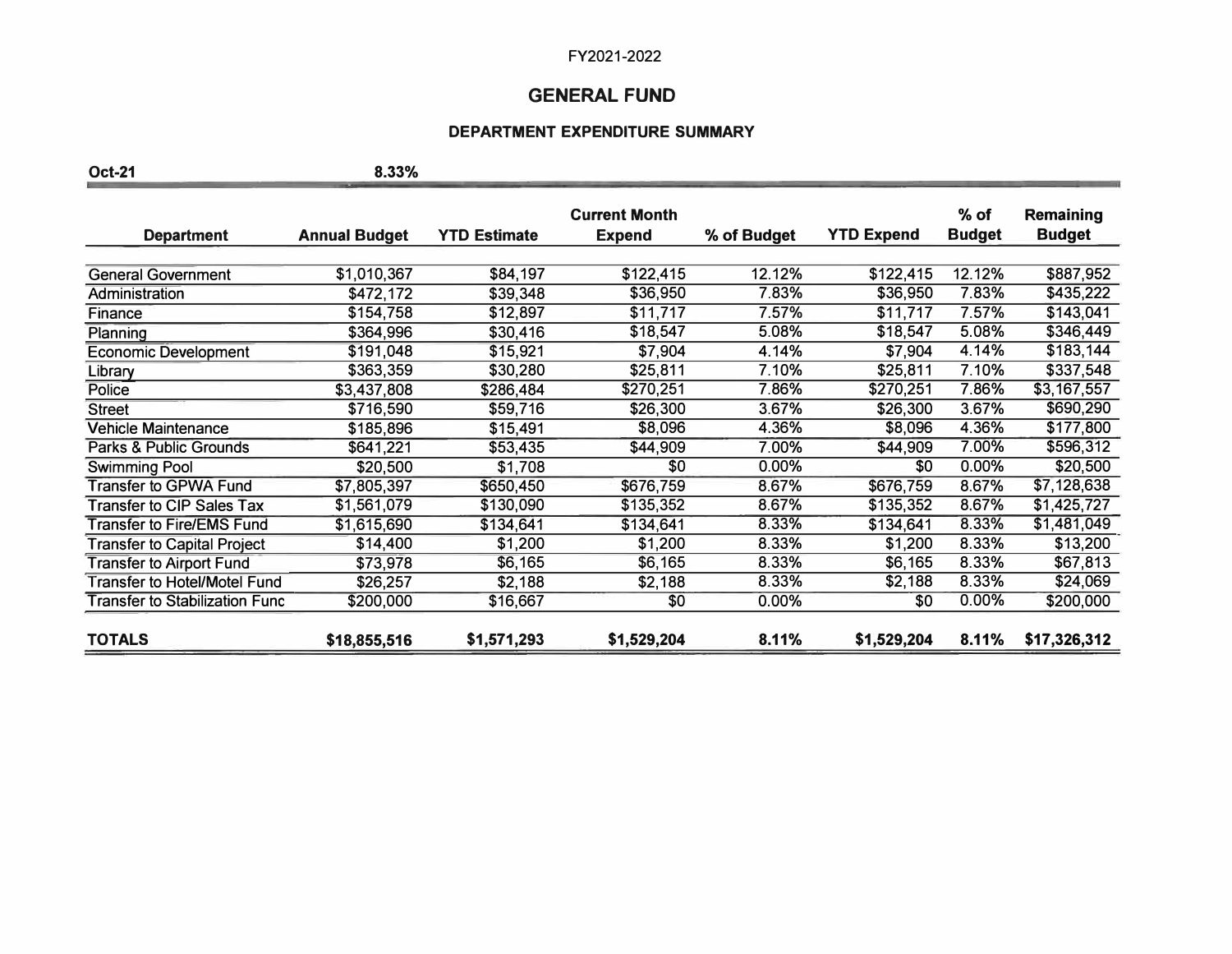# **GUTHRIE PUBLIC WORKS AUTHORITY**

## **STATEMENT OF ESTIMATE -ACTUAL REVENUES**

| <b>Oct-21</b>                | 8.33%                             |             |                      |                   |                     |                |                  |
|------------------------------|-----------------------------------|-------------|----------------------|-------------------|---------------------|----------------|------------------|
|                              |                                   |             |                      |                   |                     |                | <b>Percent</b>   |
|                              |                                   |             | <b>Current Month</b> |                   |                     | <b>Percent</b> | <b>Total</b>     |
| <b>Revenue Source</b>        | <b>Annual Budget YTD Estimate</b> |             | <b>Collected</b>     | <b>YTD Actual</b> | <b>YTD Variance</b> | Variance       | <b>Collected</b> |
| Water                        | \$3,118,130                       | \$254,128   | \$274,885            | \$274,885         | \$20,757            | 8.17%          | 8.82%            |
| Sewer                        | \$1,412,226                       | \$117,686   | \$119,149            | \$119,149         | \$1,464             | 1.24%          | 8.44%            |
| Sanitation                   | \$1,527,293                       | \$127,274   | \$117,587            | \$117,587         | (\$9,687)           | $-7.61%$       | 7.70%            |
| <b>Convenience Center</b>    | \$120,000                         | \$10,000    | \$8,695              | \$8,695           | (\$1,305)           | $-13.05%$      | 7.25%            |
| Interest                     | \$8,000                           | \$667       | \$643                | \$643             | (\$24)              | $-3.56%$       | 8.04%            |
| <b>Rents &amp; Royalties</b> | \$3,500                           | \$292       | \$850                | \$850             | \$558               | 191.43%        | 24.29%           |
| <b>Transfer-Other Funds</b>  | \$7,810,397                       | \$650,866   | \$676,759            | \$676,759         | \$25,892            | 3.98%          | 8.66%            |
| <b>Miscellaneous</b>         | \$34,500                          | \$2,875     | \$2,913              | \$2,913           | \$38                | 1.32%          | 8.44%            |
| Late Charges                 | \$50,000                          | \$4,167     | \$3,960              | \$3,960           | (\$207)             | -4.96%         | 7.92%            |
| <b>Extension Charges</b>     | \$5,500                           | \$458       | \$295                | \$295             | (\$163)             | $-35.64%$      | 5.36%            |
| Service Initiation           | \$17,500                          | \$1,458     | \$1,325              | \$1,325           | (\$133)             | $-9.14%$       | 7.57%            |
| <b>Subtotal</b>              | \$14,107,046                      | \$1,169,871 | \$1,207,061          | \$1,207,061       | \$37,191            | 3.18%          | 8.56%            |
| <b>Budgeted Fund Balance</b> | \$1,018,328                       | \$84,860.67 | \$0                  | \$0               | 84,860.67           | 0.00%          | 0.00%            |
| <b>TOTALS</b>                | \$15,125,374                      | \$1,254,731 | \$1,207,061          | \$1,207,061       | \$122,051           | 9.73%          | 7.98%            |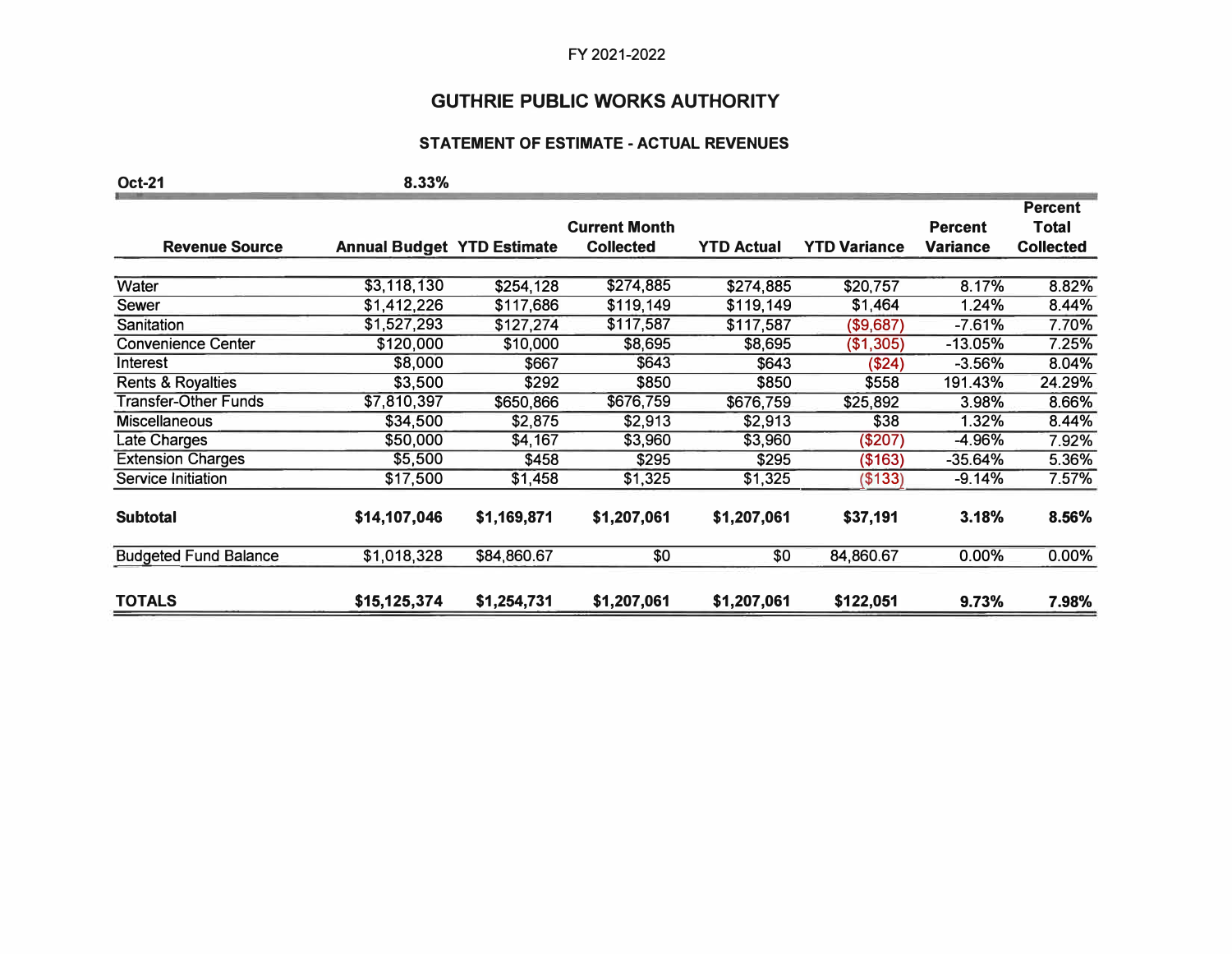# **GUTHRIE PUBLIC WORKS DEPARTMENT**

## **DEPARTMENT EXPENDITURE SUMMARY**

**Oct-21 8.33%** 

|                               |                                   |             | <b>Current Month</b> |             |                   |             | <b>Remaining</b> |
|-------------------------------|-----------------------------------|-------------|----------------------|-------------|-------------------|-------------|------------------|
| <b>Department</b>             | <b>Annual Budget YTD Estimate</b> |             | <b>Expend</b>        | % of Budget | <b>YTD Expend</b> | % of Budget | <b>Budget</b>    |
|                               |                                   |             |                      |             |                   |             |                  |
| <b>General Government</b>     | \$668,981                         | \$55,748    | \$99,852             | 14.93%      | \$99,852          | 14.93%      | \$569,129        |
| Administration                | \$391,524                         | \$32,627    | \$33,748             | 8.62%       | \$33,748          | 8.62%       | \$357,776        |
| <b>Water Plant</b>            | \$796,771                         | \$66,398    | \$29,416             | 3.69%       | \$29,416          | 3.69%       | \$767,355        |
| <b>Wastewater Plant</b>       | \$679,932                         | \$56,661    | \$9,983              | 1.47%       | \$9,983           | 1.47%       | \$669,949        |
| <b>Convenience Center</b>     | \$158,910                         | \$13,243    | \$11,889             | 7.48%       | \$11,889          | 7.48%       | \$147,021        |
| Line Maintenance              | \$684,683                         | \$57,057    | \$30,809             | 4.50%       | \$30,809          | 4.50%       | \$653,874        |
| <b>Sanitation Contract</b>    | \$1,040,400                       | \$86,700    | \$86,943             | 8.36%       | \$86,943          | 8.36%       | \$953,457        |
| Transfer-General Fund         | \$7,805,397                       | \$650,450   | \$676,759            | 8.67%       | \$676,759         | 8.67%       | \$7,128,638      |
| Transfer-General Fund         | \$195,000                         | \$16,250    | \$4,167              | 2.14%       | \$4,167           | 2.14%       | \$190,833        |
| Transfer-GEDA                 | \$105,000                         | \$8,750     | \$8,750              | $0.00\%$    | \$8,750           | 0.00%       | \$96,250         |
| Transfer-Capital Project      | \$333,573                         | \$27,798    | \$27,798             | 8.33%       | \$27,798          | 8.33%       | \$305,775        |
| Transfer-Cap Equip            | \$150,000                         | \$12,500    | \$0                  | 0.00%       | \$0               | $0.00\%$    | \$150,000        |
| <b>Transfer-Grant Fund</b>    | \$585,650                         | \$48,804    | \$0                  | $0.00\%$    | \$0               | $0.00\%$    | \$585,650        |
| Transfer-WTP Fund             | \$798,000                         | \$66,500    | \$66,500             | 8.33%       | \$66,500          | 8.33%       | \$731,500        |
| Transfer-WWTP Fund            | \$350,000                         | \$29,167    | \$29,167             | 8.33%       | \$29,167          | 8.33%       | \$320,833        |
| Transfer-Fire Fund            | \$100,000                         | \$8,333     | \$0                  | $0.00\%$    | \$0               | $0.00\%$    | \$100,000        |
| <b>Transfer-Stabilization</b> | \$0                               | \$0         | \$0                  | $0.00\%$    | \$0               | $0.00\%$    | \$0              |
| <b>TOTALS</b>                 | \$14,843,821                      | \$1,236,985 | \$1,115,781          | 7.52%       | \$1,115,781       | 7.52%       | \$13,728,040     |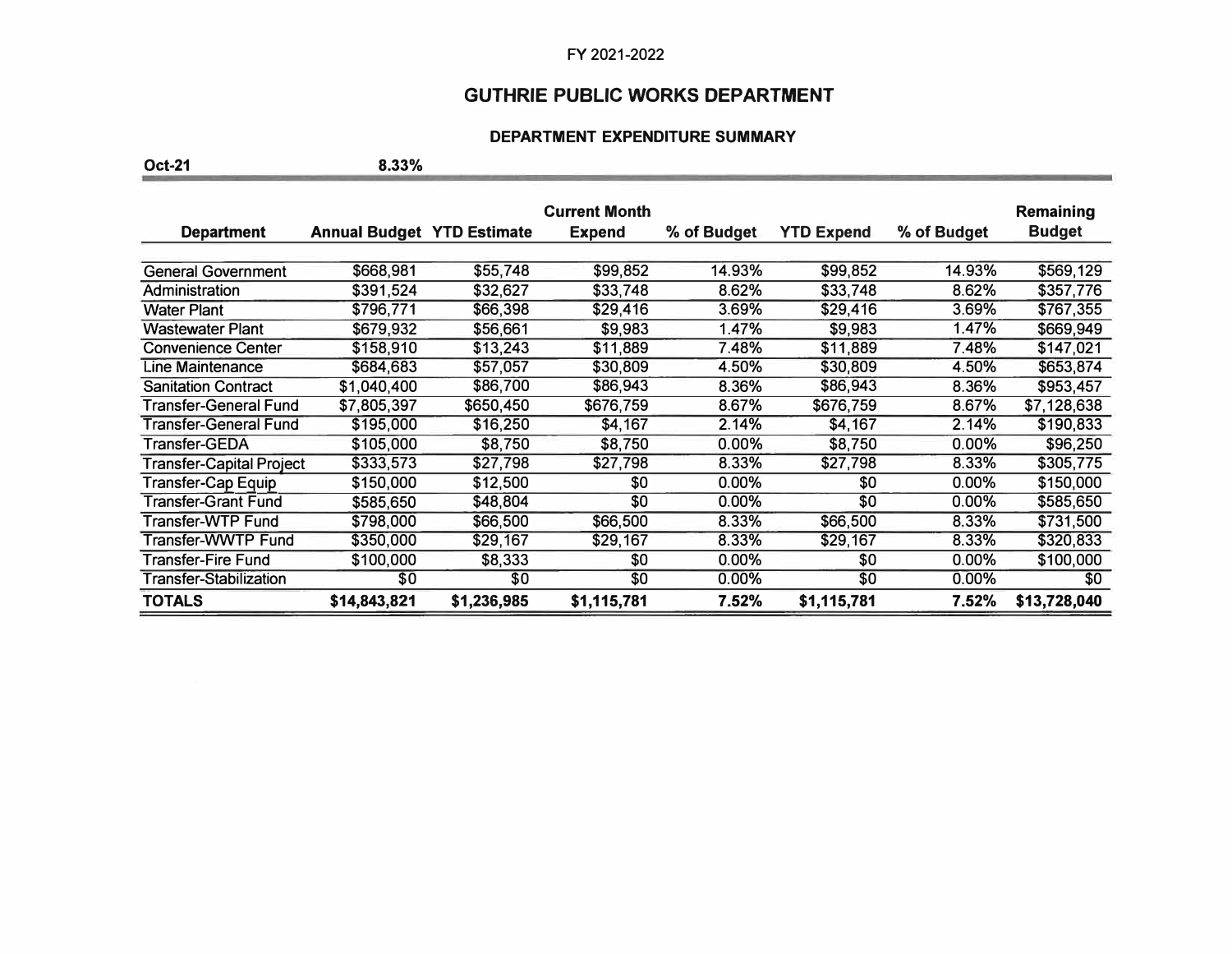# **FIRE/EMS FUND**

## **STATEMENT OF ESTIMATE -ACTUAL REVENUES & EXPENDITURES**

#### **REVENUE SUMMARY**

| <b>Oct-21</b>                     | 8.33%                |                     |                                |                   |                     |                 |                      |
|-----------------------------------|----------------------|---------------------|--------------------------------|-------------------|---------------------|-----------------|----------------------|
|                                   |                      |                     | <b>Current</b>                 |                   |                     |                 |                      |
|                                   |                      |                     | <b>Month</b>                   |                   |                     | <b>Percent</b>  | <b>Percent Total</b> |
| <b>Revenue Source</b>             | <b>Annual Budget</b> | <b>YTD Estimate</b> | <b>Collected</b>               | <b>YTD Actual</b> | <b>YTD Variance</b> | <b>Variance</b> | <b>Collected</b>     |
| <b>FEMA Reimbursable</b>          | \$0                  | \$0                 | \$0                            | \$0               | \$0                 | 0.00%           | 0.00%                |
| <b>State Grant/Reimbursable</b>   | $\overline{30}$      | $\overline{30}$     | $\overline{30}$                | $\overline{30}$   | $\overline{30}$     | 0.00%           | 0.00%                |
| <b>USDA Grant</b>                 | \$0                  | $\overline{30}$     | $\overline{30}$                | $\overline{30}$   | $\overline{30}$     | 0.00%           | 0.00%                |
| Interest Income                   | \$400                | \$33                | \$10                           | \$10              | (\$24)              | -70.60%         | 2.45%                |
| Miscellaneous Income              | \$65,000             | \$5,417             | \$46,981                       | \$46,981          | \$41,565            | 767.35%         | 72.28%               |
| <b>Ambulance Fees</b>             | \$910,000            | \$75,833            | \$90,413                       | \$90,413          | \$14,579            | 19.23%          | 9.94%                |
| <b>EMS Contract</b>               | \$582,535            | \$48,545            | \$38,700                       | \$38,700          | (\$9,845)           | $-20.28%$       | 6.64%                |
| <b>EMS - Ambulance</b>            | \$42,000             | \$3,500             | \$3,500                        | \$3,500           | $\overline{30}$     | 0.00%           | 8.33%                |
| <b>Fire Run Charges</b>           | \$500                | \$42                | \$30                           | \$30              | (\$12)              | $-28.00%$       | 6.00%                |
| <b>Fire Subscriptions</b>         | \$18,000             | \$1,500             | \$40                           | \$40              | (\$1,460)           | $-97.30%$       | 0.22%                |
| <b>Subtotal</b>                   | \$1,618,435          | \$134,870           | \$179,674                      | \$179,674         | \$44,805            | 33.22%          | 11.10%               |
| <b>Transfer from General Fund</b> | \$1,615,690          | \$134,640.83        | \$134,641                      | \$134,641         | (50)                | 0.00%           | 8.33%                |
| <b>Transfer from GPWA</b>         | \$100,000            |                     |                                |                   |                     |                 |                      |
| <b>Budgeted Fund Balance</b>      | \$0                  | \$0.00              | \$0                            | \$0               | 0.00                | 0.00%           | 0.00%                |
| <b>TOTALS</b>                     | \$3,334,125          | \$269,510           | \$314,315                      | \$314,315         | \$44,805            | 16.62%          | 9.43%                |
| <b>EXPENDITURE SUMMARY</b>        |                      |                     |                                |                   |                     |                 |                      |
|                                   |                      |                     | <b>Current</b><br><b>Month</b> |                   |                     |                 | <b>Remaining</b>     |
| <b>Department</b>                 | <b>Annual Budget</b> | <b>YTD Estimate</b> | <b>Expend</b>                  | % of Budget       | <b>YTD Expend</b>   | % of Budget     | <b>Budget</b>        |
| <b>Fire Suppression</b>           | \$1,306,248          | \$108,854.00        | \$107,405                      | 8.22%             | \$107,405           | 8.22%           | \$1,198,843          |
| <b>Emergency Medical (EMS)</b>    | \$1,815,173          | \$151,264.42        | \$113,808                      | 6.27%             | \$113,808           | 6.27%           | \$1,701,365          |

Fire Prevention \$202,704 \$16,892.00 \$14,188 7.00% \$14,188 7.00% \$188,516

**TOTALS \$3,324,125 \$277,010 \$235,401 7.08% \$235,401 7.08% \$3,088,724**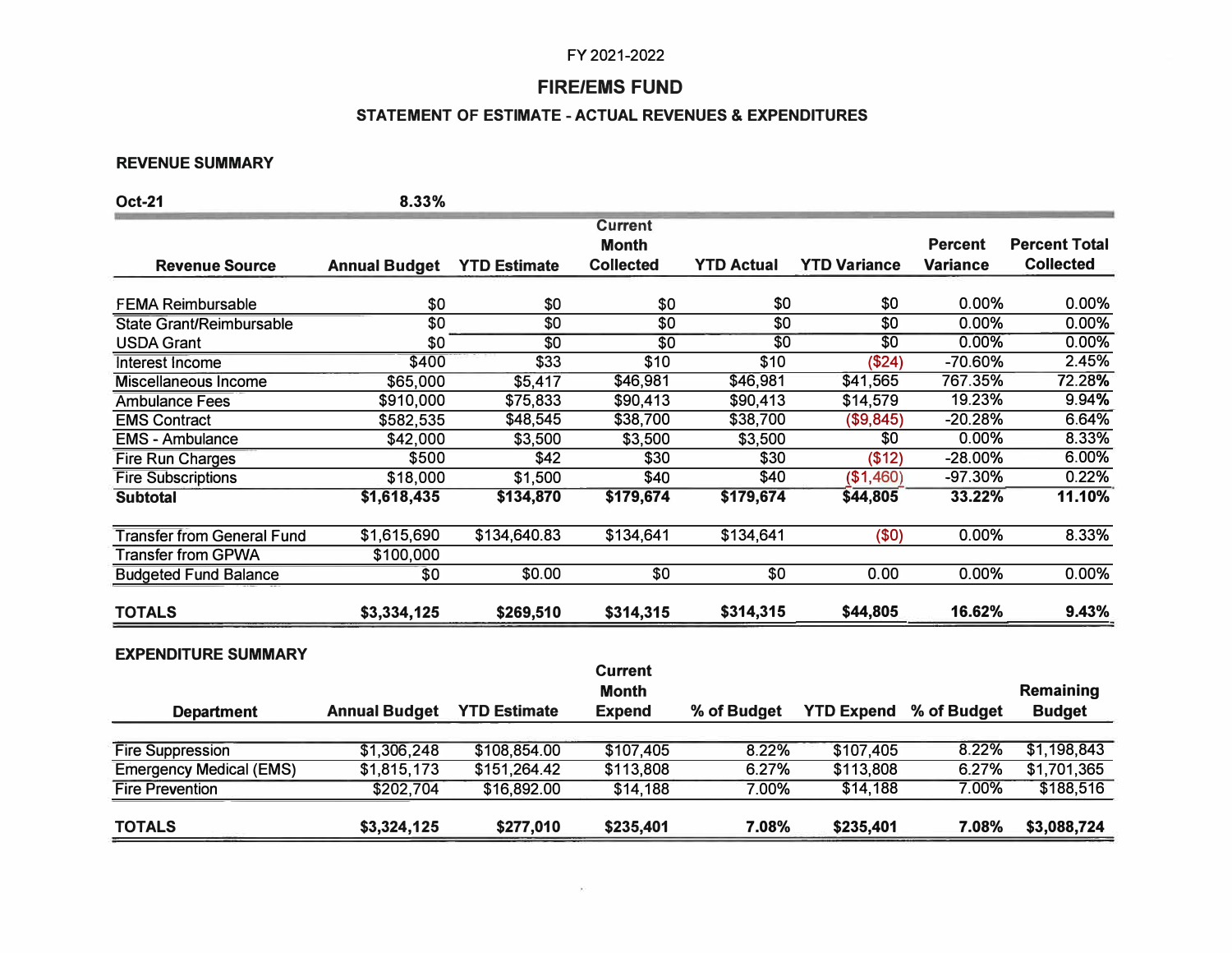# **AIRPORT FUND**

# **STATEMENT OF ESTIMATE -ACTUAL REVENUES & EXPENDITURES**

### **REVENUE SUMMARY**

| <b>Oct-21</b>                     | 8.33%         |                     |                                |                   |                     |                |                      |
|-----------------------------------|---------------|---------------------|--------------------------------|-------------------|---------------------|----------------|----------------------|
|                                   | Annual        |                     | <b>Current</b><br><b>Month</b> |                   |                     | <b>Percent</b> | <b>Percent Total</b> |
| <b>Revenue Source</b>             | <b>Budget</b> | <b>YTD Estimate</b> | <b>Collected</b>               | <b>YTD Actual</b> | <b>YTD Variance</b> | Variance       | <b>Collected</b>     |
| Interest Income                   | \$500         | \$42                | \$36                           | \$36              | (\$5)               | $-13.10%$      | 7.24%                |
| Miscellaneous Income              | \$3,000       | \$250               | \$0                            | \$0               | (\$250)             | $-100.00\%$    | 0.00%                |
| <b>Airport Donations</b>          | \$0           | \$0                 | \$300                          | \$300             | \$300               | 0.00%          | 0.00%                |
| Lease/Rent, Airport               | \$34,424      | \$2,869             | \$227                          | \$227             | (\$2,642)           | $-92.09%$      | 0.66%                |
| <b>Airport Fuel</b>               | \$11,121      | \$927               | \$1,033                        | \$1,033           | \$106               | 11.45%         | 9.29%                |
| <b>State Grants</b>               | \$1,350       | \$113               | \$0                            | \$0               | (\$113)             | $0.00\%$       | 0.00%                |
| Reimbursement-City of Edmond      | \$118,736     | \$9,895             | \$19,844                       | \$19,844          | \$9,950             | 100.56%        | 16.71%               |
| <b>Subtotal</b>                   | \$169,131     | \$14,094            | \$21,440                       | \$21,440          | \$7,346             | 52.12%         | 12.68%               |
| <b>Transfer from General Fund</b> | \$73,978      | \$6,165             | \$6,165                        | \$6,165           | \$0                 | 0.00%          | 8.33%                |
| Transfer from FAA Grant Fund      | \$0           | \$0                 | \$0                            | \$0               | \$0                 | $0.00\%$       | #DIV/0!              |
| <b>Budgeted Fund Balance</b>      | \$0           | \$0                 | \$0                            | \$0               | \$0                 | $0.00\%$       | 0.00%                |
| <b>TOTALS</b>                     | \$243,109     | \$20,259            | \$27,605                       | \$27,605          | \$7,346             | 36.26%         | 11.36%               |

## **EXPENDITURE SUMMARY**

| <b>Department</b>                | Annual<br><b>Budget</b> | <b>YTD Estimate</b> | <b>Current</b><br><b>Month</b><br><b>Expend</b> | % of Budget |          | <b>YTD Expend % of Budget</b> | <b>Remaining</b><br><b>Budget</b> |
|----------------------------------|-------------------------|---------------------|-------------------------------------------------|-------------|----------|-------------------------------|-----------------------------------|
| Airport Maintenance & Operations | \$243,109               | \$20,259.08         | \$10,583                                        | 4.35%       | \$10,583 | 4.35%                         | \$232,526                         |
| <b>Airport Improvements</b>      | \$0                     | \$0.00              | \$0                                             | $0.00\%$    | \$0      | $0.00\%$                      | \$0                               |
| <b>TOTALS</b>                    | \$243,109               | \$20,259            | \$10,583                                        | 4.35%       | \$10,583 | 4.35%                         | \$232,526                         |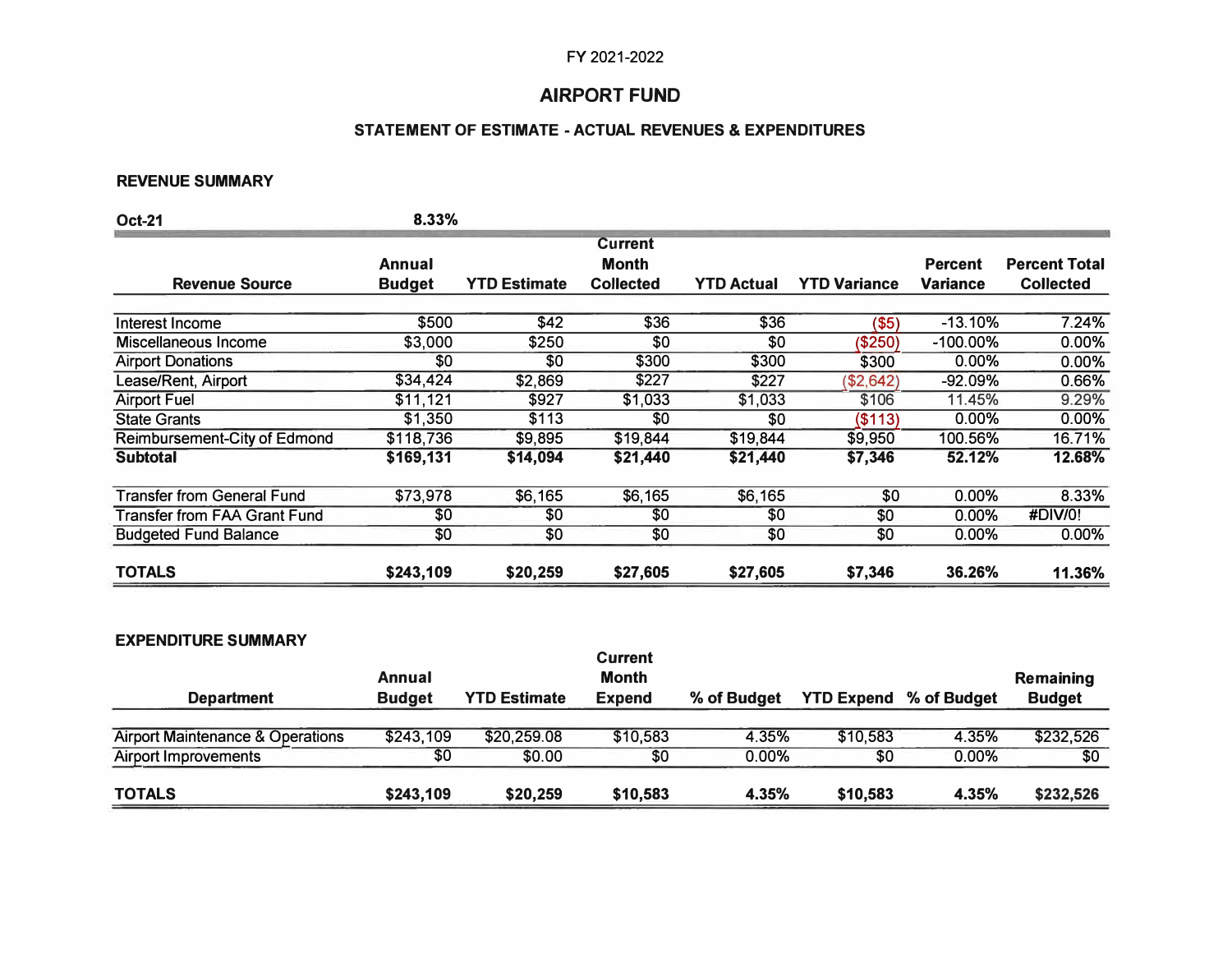# **CITY OF GUTHRIE FY22 SALES TAX**

| <b>Received</b>   | <b>FY22</b>  | <b>FY21</b>    |          | <b>ANNUAL CUMULATIVE TOTALS (YTD)</b><br>Same month, Previous year |                                |              |                       |           |
|-------------------|--------------|----------------|----------|--------------------------------------------------------------------|--------------------------------|--------------|-----------------------|-----------|
|                   |              |                | % Change | \$ Change                                                          | 2021                           | 2022         | <b>YTD Difference</b> | % Change  |
| October 2021      | \$676,758.83 | \$561,956.03   | 20%      | \$114,802.80                                                       | \$561,956.03                   | \$676,758.83 | \$114,802.80          | 20%       |
| November 2021     |              | \$592,283.53   | $-100%$  |                                                                    | $-5592,283.53$ $51,154,239.56$ | \$0.00       | $-$1,154,239.56$      | $-100%$   |
| December 2021     |              | \$601,376.58   | $-100%$  |                                                                    | $-5601,376.58$ \$1,755,616.14  | \$0.00       | $-$1,755,616.14$      | $-100%$   |
| January           |              | \$628,595.90   | $-100%$  |                                                                    | $-5628,595.90$ \$2,384,212.04  | \$0.00       | $-52,384,212.04$      | $-100%$   |
| February          |              | \$571,095.02   | $-100%$  |                                                                    | $-5571,095.02$ \$2,955,307.06  | \$0.00       | $-$2,955,307.06$      | $-100%$   |
| March             |              | \$581,246.41   | $-100%$  |                                                                    | $-5581,246.41$ \$3,536,553.47  | \$0.00       | $-$3,536,553.47$      | $-100%$   |
| <b>April</b>      |              | \$553,997.96   | $-100%$  |                                                                    | $-5553,997.96$ \$4,090,551.43  | \$0.00       | $-$4,090,551.43$      | $-100%$   |
| May               |              | \$702,784.55   | $-100%$  |                                                                    | $-5702,784.55$ \$4,793,335.98  | \$0.00       | $-$4,793,335.98$      | $-100%$   |
| June              |              | \$667,329.42]  | $-100%$  |                                                                    | $-5667,329.42$ \$5,460,665.40  | \$0.00       | $-$5,460,665.40$      | $-100%$   |
| July              |              | \$630,490.73   | $-100%$  |                                                                    | $-5630,490.73$ \$6,091,156.13  | \$0.00       | $-56,091,156.13$      | $-100%$   |
| August            |              | \$662,169.40]  | $-100%$  |                                                                    | $-5662,169.40$ \$6,753,325.53  | \$0.00       | $-56,753,325.53$      | $-100%$   |
| September         |              | \$663,757.67   | $-100%$  |                                                                    | $-5663,757.67$ \$7,417,083.20  | \$0.00       | $-$7,417,083.20$      | $-100%$   |
| <b>FY22 Total</b> | \$676,758.83 | \$7,417,083.20 |          | $-56,740,324.37$ \$7,417,083.20                                    |                                | \$676,758.83 | $-$6,740,324.37$      | $-90.88%$ |

| <b>Budget</b>      | \$7,805,396.00 |              |               |
|--------------------|----------------|--------------|---------------|
| <b>YTD Proj</b>    | \$650,449.67   |              | <b>FY2022</b> |
| <b>YTD Actuals</b> | \$676,758.83   | GF-3%        | \$541,407.    |
| Under/Over         | $4\%$          | $CIP - 3/4%$ | \$135,351.    |
|                    | \$26,309.16    |              | \$676,758.    |

| YTD Proj           | \$650,449.67 |              | <b>FY2022</b> |     |
|--------------------|--------------|--------------|---------------|-----|
| <b>YTD Actuals</b> | \$676,758.83 | GF-3%        | \$541,407.06  | 80% |
| Under/Over         | $4\%$        | $CIP - 3/4%$ | \$135,351.77  | 20% |
|                    | \$26,309.16  |              | \$676,758.83  |     |